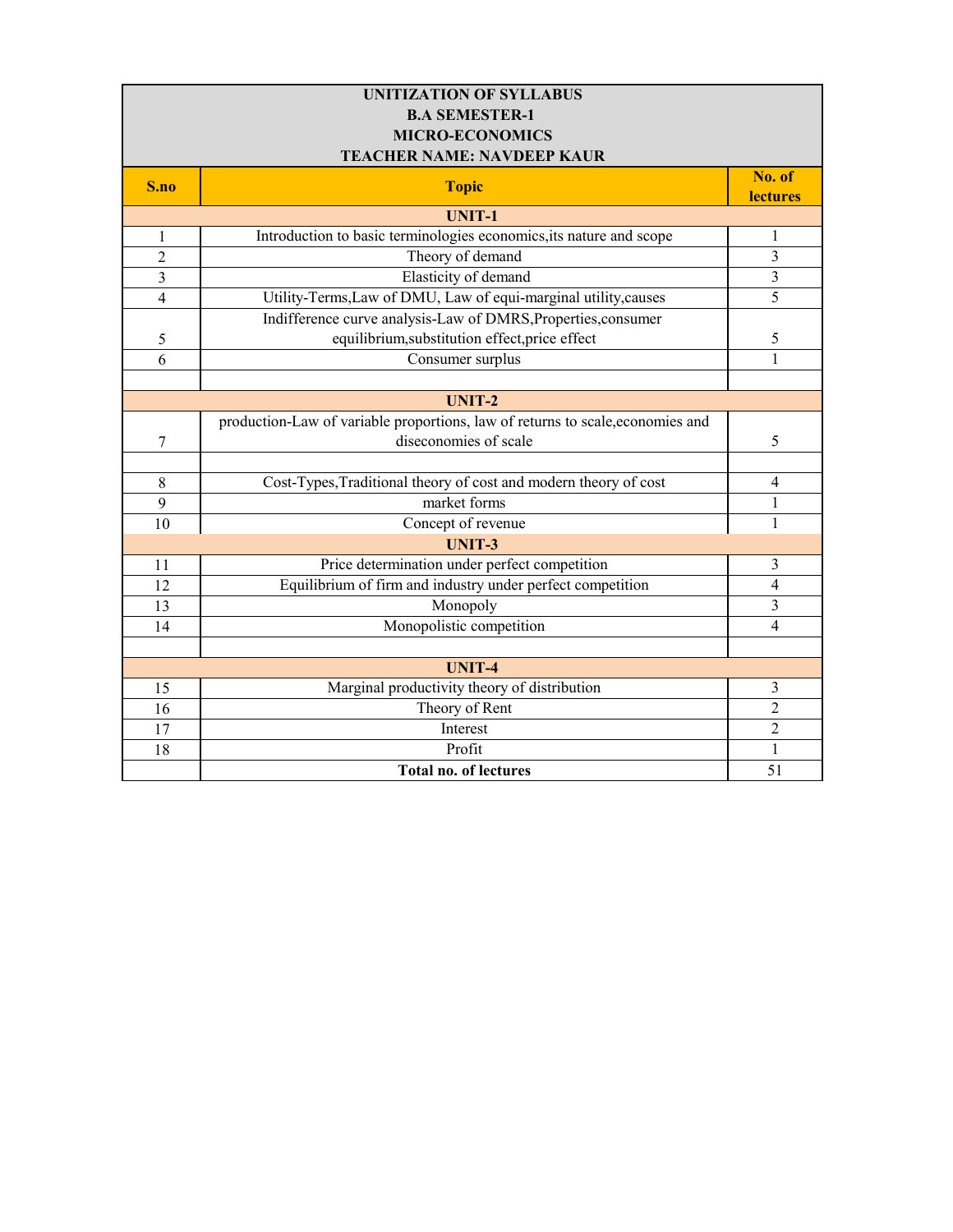| <b>Unitization of Syllabus</b>   |                                                                             |                           |  |
|----------------------------------|-----------------------------------------------------------------------------|---------------------------|--|
| <b>B.A Ist Semester</b>          |                                                                             |                           |  |
| Teacher's Name:- Dr. Sonia Ahuja |                                                                             |                           |  |
| Paper (Theory & Practical) Music |                                                                             |                           |  |
| Sr. No                           | <b>Topic</b>                                                                | No. of<br><b>Lectures</b> |  |
|                                  | <b>Unit-I</b>                                                               |                           |  |
|                                  | Theory                                                                      |                           |  |
| $\mathbf{1}$                     | Bhatkhande Notation System in Modern Period                                 | 2                         |  |
| $\overline{2}$                   | Elementary Knowledge of raga                                                | 2                         |  |
| 3                                | Different jaties of Ragas of the Present Raga System of North Indian Music. | 2                         |  |
|                                  | Unit-II                                                                     |                           |  |
| 4                                | Elementray Knowledge of the following Musical terms:-                       | 3                         |  |
|                                  | Shruti, Swar(shudh & Vikrit), Saptak, Alankar                               |                           |  |
| 5                                | Brief Life sketch and contribution of V.N Bhatkhande.                       | $\overline{2}$            |  |
| 6                                | Sangeet (definition and importance)                                         | $\overline{2}$            |  |
|                                  |                                                                             |                           |  |
|                                  | <b>Unit-III</b>                                                             |                           |  |
| 7                                | Brief description of Tanpura                                                | 2                         |  |
| 8                                | Definitions and types of khayal.                                            | $\overline{2}$            |  |
|                                  |                                                                             |                           |  |
|                                  | <b>Unit-IV</b>                                                              |                           |  |
| 9                                | Notation/Khayal and description of Raag bhopali                             | $\overline{c}$            |  |
| 10                               | Raag Alhaiya Bilawal Description, Notation and Khayal                       | $\overline{2}$            |  |
| 11                               | Teen Taal description and notation                                          | $\overline{2}$            |  |
| 12                               | Dadra Taal description and notation.                                        | $\overline{2}$            |  |
|                                  | Practical                                                                   |                           |  |
|                                  |                                                                             |                           |  |
| 13                               | Raag Bhopali , Sargam Geet and Bandish in Teen Taal with Alap and Taans     | 9                         |  |
| 14                               | Raag Alhaiya Bilawal Aroh, Avroh and pakad                                  | 9                         |  |
|                                  | Bandish in Teen Taal with Alap and Taans.                                   |                           |  |
| 15                               | Teen Taal ability to recite bols with Thah and Dugun layakaries by hands    | 6                         |  |
| 16                               | Dadra Taal ability to recite bols with Thah and Dugun layakaries by hands.  | 6                         |  |
| 17                               | Play Dadra Taal on Tabla                                                    | 3                         |  |
| 18                               | Alankaars based on Shudh and Vikrit Swaras.                                 | 6                         |  |
|                                  | Ability to play on Harmonium                                                |                           |  |
| 19                               | Ability to sing National Anthem                                             | 3                         |  |
|                                  | <b>Total</b>                                                                | 67                        |  |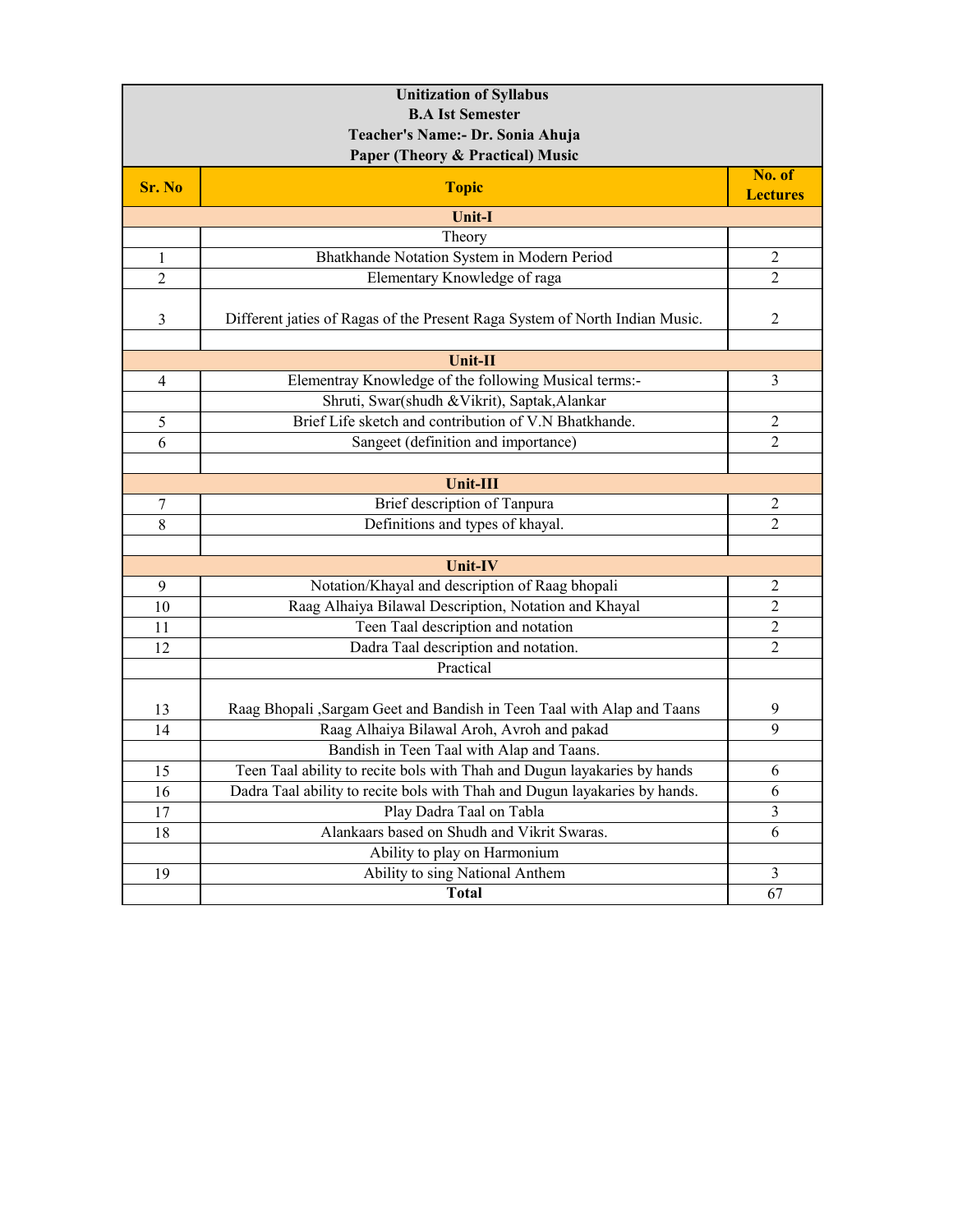| <b>UNITIZATION OF SYLLABUS</b> |                                                                                  |                 |
|--------------------------------|----------------------------------------------------------------------------------|-----------------|
| <b>B.A SEMESTER-1</b>          |                                                                                  |                 |
| POLITICAL THEORY-1             |                                                                                  |                 |
|                                | TEACHER NAME-VISHAVPREET KAUR                                                    |                 |
| S.no                           | <b>Topic</b>                                                                     | No. of          |
|                                |                                                                                  | <b>lectures</b> |
|                                | <b>UNIT-1</b>                                                                    |                 |
| $\mathbf{1}$                   | Political Science: Meaning, Definition and Scope                                 | $\overline{4}$  |
| $\mathfrak{D}$                 | Relationship of Political Science with Economics, History and Sociology          | 6               |
|                                |                                                                                  |                 |
|                                | UNIT-2                                                                           |                 |
|                                |                                                                                  |                 |
|                                | The State: Definitions, Elements and its Distinction from Government and Society |                 |
| $\overline{3}$                 |                                                                                  | 12              |
|                                | Theories of the Origin of the State-Social Contract and Historical/Evolutionary  |                 |
| 4                              | Theory                                                                           | 15              |
|                                |                                                                                  |                 |
|                                | <b>UNIT-3</b>                                                                    |                 |
| 5                              | State: Liberal, Marxian and Gandhian View.                                       | 12              |
| 6                              | Welfare State: Liberal and Socialist perspective                                 | 10              |
|                                |                                                                                  |                 |
|                                | <b>UNIT-4</b>                                                                    |                 |
| $\overline{7}$                 | Sovereignty: Definition, Attributes/ Characteristics and Types                   | $\overline{4}$  |
| 11                             | Theories of Sovereignty: Monistic and Pluralistic                                | 6               |
| 12                             | Political System: a) Meaning and characteristics                                 | $\overline{2}$  |
|                                |                                                                                  |                 |
| 13                             | Political System: b) Fuctions According to David Easton and Almond and Powell    | 5               |
|                                |                                                                                  |                 |
|                                | Total no. of lectures                                                            | 76              |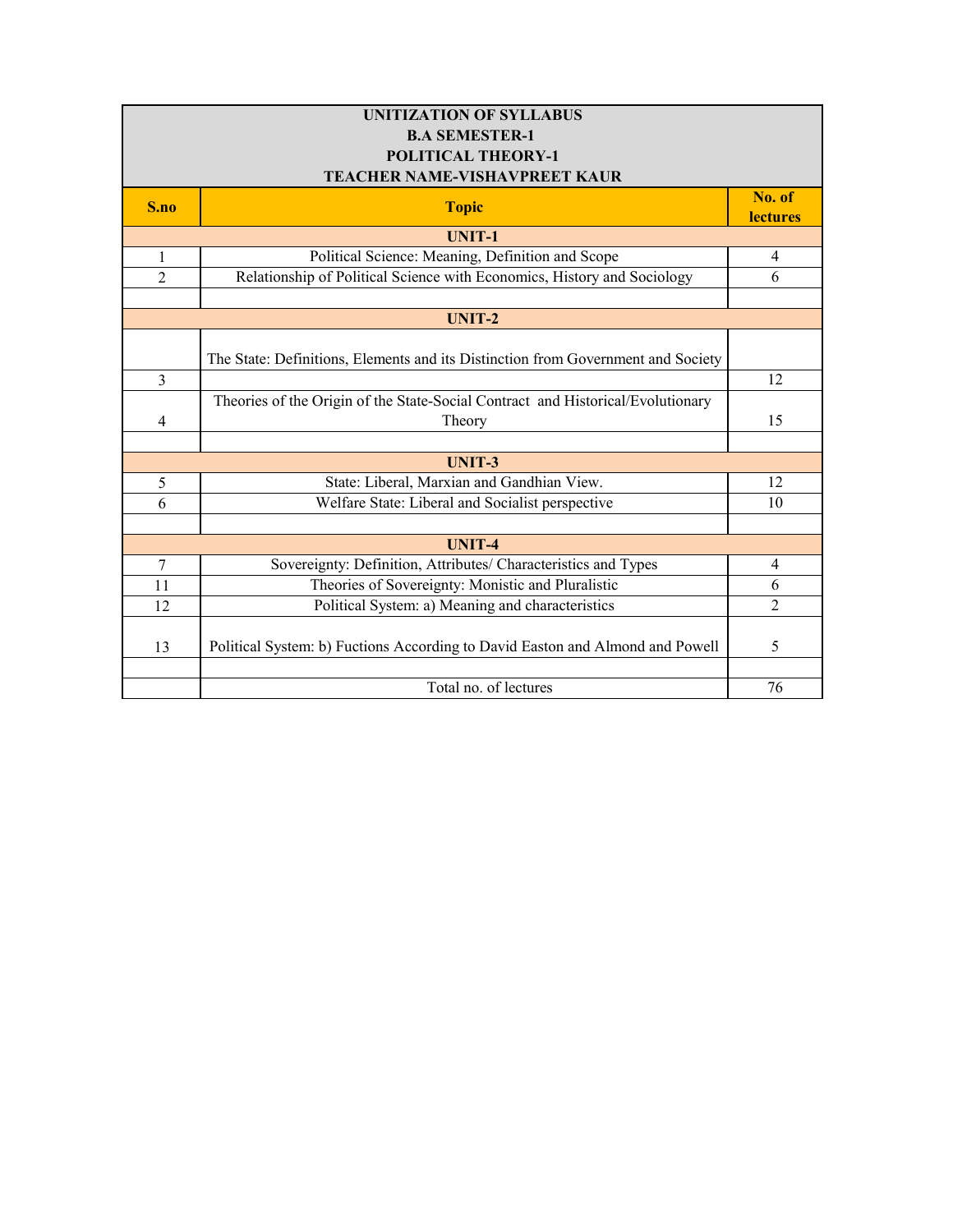| <b>UNITIZATION OF SYLLABUS</b> |                                                  |                 |
|--------------------------------|--------------------------------------------------|-----------------|
| Teacher: Dr Paramjit Kaur      |                                                  |                 |
| <b>B.A SEMESTER-1</b>          |                                                  |                 |
|                                | Subject: Psychology                              |                 |
|                                | <b>SEMESTER 1</b>                                |                 |
| S.No                           | <b>Topic</b>                                     | <b>Lectures</b> |
|                                | <b>UNIT1</b>                                     |                 |
| $\mathbf{1}$                   | Nature of Psychology                             | $\overline{4}$  |
| $\overline{c}$                 | Goals and Branches of Psychology                 | $\overline{4}$  |
| 3                              | Historical Evolution of Psychology               | $\overline{4}$  |
| $\overline{4}$                 | Development of Psychology in India               | $\overline{4}$  |
|                                |                                                  |                 |
|                                | <b>UNIT2</b>                                     |                 |
| $\mathbf{1}$                   | Emotions: Definition and Concept                 | $\overline{4}$  |
| $\overline{2}$                 | Types of Emotions                                | 3               |
| 3                              | Theories;Cannon-Bard,James-Lange,Schacter-Singer | $\overline{4}$  |
| 4                              | <b>Emotional</b> -Intelligence                   | 3               |
|                                |                                                  |                 |
|                                | <b>UNIT3</b>                                     |                 |
| 1                              | Motivation:Definition,Nature                     | $\mathfrak{Z}$  |
| $\overline{2}$                 | Concepts                                         | $\overline{3}$  |
| $\mathfrak{Z}$                 | Types of Motives                                 | 4               |
| $\overline{4}$                 | Theories: Abraham Maslow, McClelland and Murray  | $\overline{4}$  |
|                                |                                                  |                 |
|                                | <b>UNIT4</b>                                     |                 |
| 1                              | Methods of Psychology : Experimental Method      | $\overline{4}$  |
| 2                              | <b>Observation Method</b>                        | $\overline{3}$  |
| 3                              | <b>Sampling Techniques</b>                       | $\overline{4}$  |
| $\overline{4}$                 | <b>Survey Method</b>                             | $\overline{3}$  |
|                                | Practicals                                       | 16              |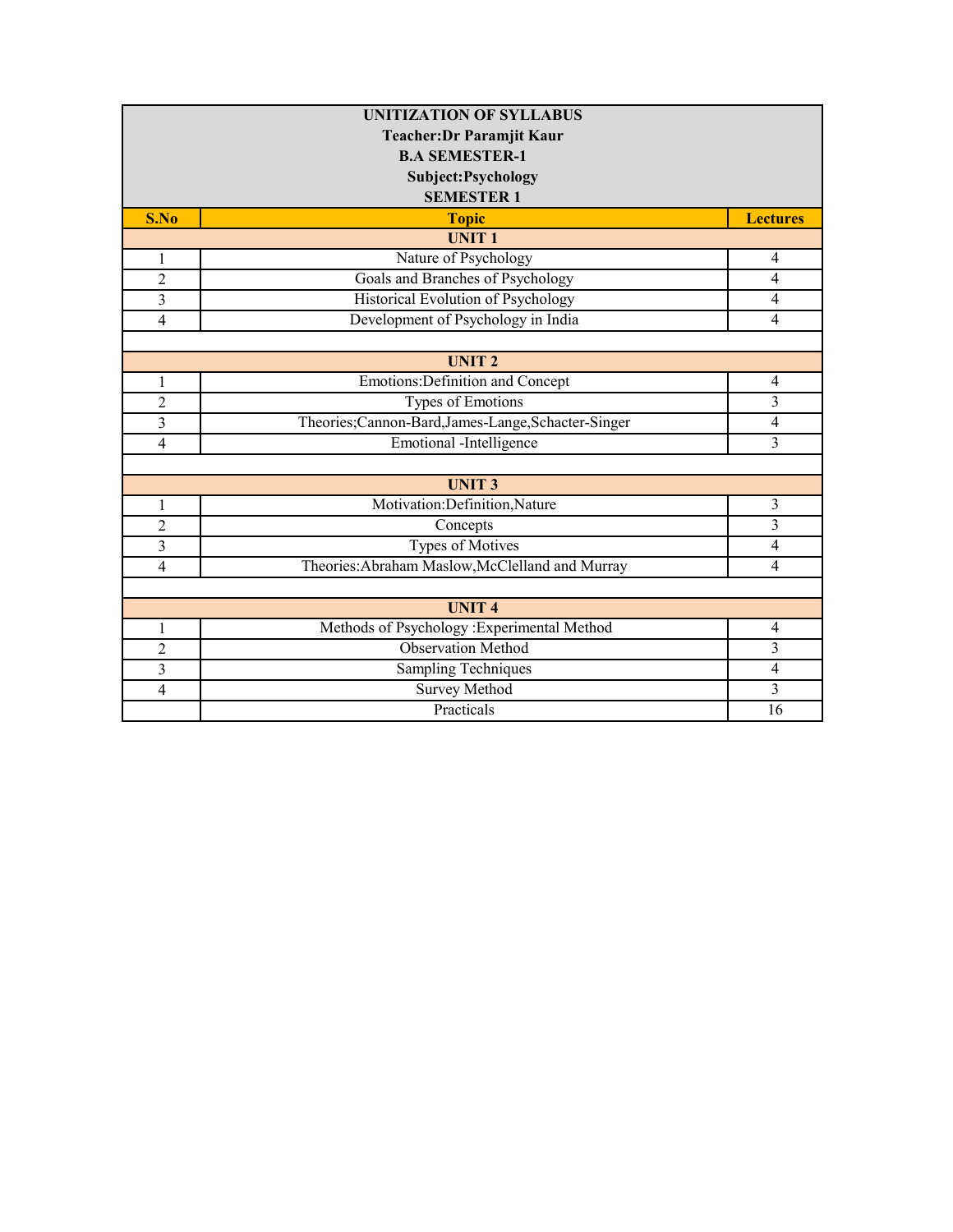| <b>Unitization of Syllabus</b> |                                                                |                           |
|--------------------------------|----------------------------------------------------------------|---------------------------|
| <b>B.A.I Sem</b>               |                                                                |                           |
|                                | Subject: Punjabi (Elective)                                    |                           |
|                                | <b>Teachers's Name: Dr. Gurmeet Singh</b>                      |                           |
| S.No.                          | <b>Topic</b>                                                   | No. Of<br><b>Lectures</b> |
|                                | <b>Unit-I</b>                                                  |                           |
| $\mathbf{1}$                   | ਆਧਨਿਕ ਪੰਜਾਬੀ ਕਵਿਤਾ 'ਨਕਸ਼ ਨਹਾਰ: ਆਮ ਜਾਣਕਾਰੀ                      | 3                         |
| $\overline{2}$                 | Bwel vir isMG, pRo. pUrn isMG, DnI rwm cwiqRk, ਦੀਆ ਕਵਿਤਾਵਾਂ ਦਾ | 8                         |
|                                | ਵਿਸ਼ਾ-ਵਾਸਤੂ, ਪਸੰਗ ਸਹਿਤ ਵਿਆਖਿਆ ਅਤੇ ਲਘੂ ਪਸ਼ਨ                     |                           |
| $\overline{3}$                 | pRo. mohn isMG, AMimRqw pRIqm, bwvw blvMq, iSv kumwr btwlvl,   | 6                         |
|                                | fw. hirBjn isMG, fw. ਜਗਤਾਰ ਦੀਆਂ ਕਵਿਤਾਵਾਂ ਦਾ ਸਰਵਪੱਖੀ ਅਧਿਐਨ      |                           |
|                                | Unit-II                                                        |                           |
| 4                              | ' ਛੇ ਦਰਸ਼ਨ' ਇਕਾਂਗੀ ਸੰਗ੍ਰਹਿ: ਪ੍ਰਸੰਗ ਸਹਿਤ ਵਿਆਖਿਆ                 | $\overline{4}$            |
| 5                              | ' ਛੇ ਦਰਸ਼ਨ' ਇਕਾਂਗੀ ਸੰਗਹਿ: ਵਿਸ਼ਾ-ਵਾਸਤੂ/ ਥੀਮਿਕ ਅਧਿਐਨ             | 6                         |
| 6                              | ' ਛੇ ਦਰਸ਼ਨ' ਇਕਾਂਗੀ ਸੰਗਹਿ: ਸਾਹਿਤਕ ਪਰਖ, ਪਾਤਰ ਚਿਤਰਨ ਤੇ ਕਥਾਨਕ      | $\overline{4}$            |
|                                | <b>Unit-III</b>                                                |                           |
| $\tau$                         | ਪੰਜਾਬੀ ਸਾਹਿਤ ਦਾ ਇਤਿਹਾਸ (1901 ਤੋਂ 2000 ਤੱਕ) ਦਾ ਅਧਿਐਨ            | 6                         |
| 8                              | ਕਵਿਤਾ, ਨਾਟਕ ਤੇ ਇਕਾਂਗੀ ਸਾਹਿਤ ਦਾ ਇਤਿਹਾਸ-ਮੁਲਕ ਅਧਿਐਨ               | $\overline{4}$            |
| <b>Unit-IV</b>                 |                                                                |                           |
| 9                              | ਭਾਸ਼ਾ ਅਤੇ ਪੰਜਾਬੀ ਭਾਸ਼ਾ ਦੀ ਪਰਿਭਾਸ਼ਾ ਤੇ ਪ੍ਰਕਿਰਤੀ                 | 3                         |
| 10                             | ਪੰਜਾਬੀ ਭਾਸ਼ਾ ਦਾ ਪਯੋਜਨ ਅਤੇ ਮਹੱਤਵ                                | $\overline{3}$            |
| 11                             | ਪੰਜਾਬੀ ਭਾਸ਼ਾ ਦੀਆ ਵਿਸ਼ੇਸ਼ਤਾਵਾਂ                                  | 4                         |
| Unit-V                         |                                                                |                           |
| 12                             | ਸਮੱਚੇ ਪਾਠ-ਕਮ ੳਤੇ ਆਧਾਰਿਤ ਸੰਖੇਪ ੳਤੱਰਾਂ ਵਾਲੇ ਪਸ਼ਨ                 | 6                         |
|                                | <b>Total Number of Lecture</b>                                 | 57                        |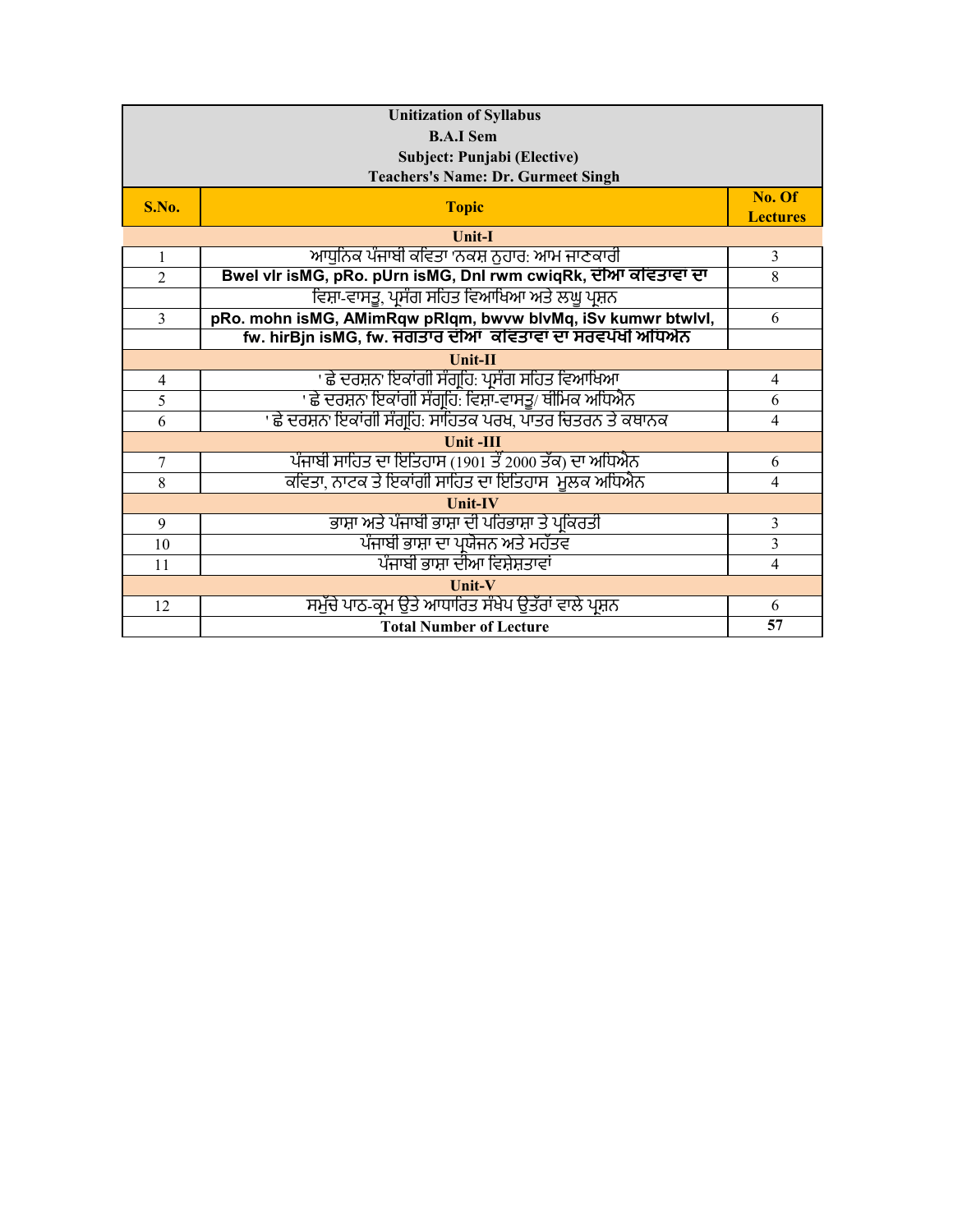|                | $CLASS: B.A. I (SEM-I)$<br>Paper & Subject: Paper – English (Compulsory)<br>Name of the Teacher: Prof. Navjit Singh |                           |
|----------------|---------------------------------------------------------------------------------------------------------------------|---------------------------|
| <b>S. No.</b>  | <b>Topic</b>                                                                                                        | No. of<br><b>Lectures</b> |
|                | <b>UNIT-I</b>                                                                                                       |                           |
|                | Song 36 From Gitanjali (Poem)                                                                                       |                           |
|                | From Homecoming (Poem)                                                                                              |                           |
| $\mathbf{1}$   | Myriad-Winged Bird (Poem)                                                                                           | 25                        |
|                | Spoken English and Broken English (Prose)                                                                           |                           |
|                | The Conjurer's Revenge (Prose)                                                                                      |                           |
|                | I Know Why The Caged Bird Sings (Poem)                                                                              |                           |
| $\overline{2}$ |                                                                                                                     | 10                        |
|                | I Have A Dream (Prose)                                                                                              |                           |
|                | <b>UNIT-II</b>                                                                                                      |                           |
|                | Voice                                                                                                               |                           |
|                | Determiners                                                                                                         |                           |
| 1              | Modals                                                                                                              | 25                        |
|                | Antonyms                                                                                                            |                           |
|                | Comprehension of Passage                                                                                            |                           |
|                |                                                                                                                     |                           |
| $\overline{2}$ | Translation from Vernacular to English                                                                              | 12                        |
|                | Paragraph Writing                                                                                                   |                           |
|                |                                                                                                                     |                           |
|                | <b>Total no. of lectures</b>                                                                                        | 72                        |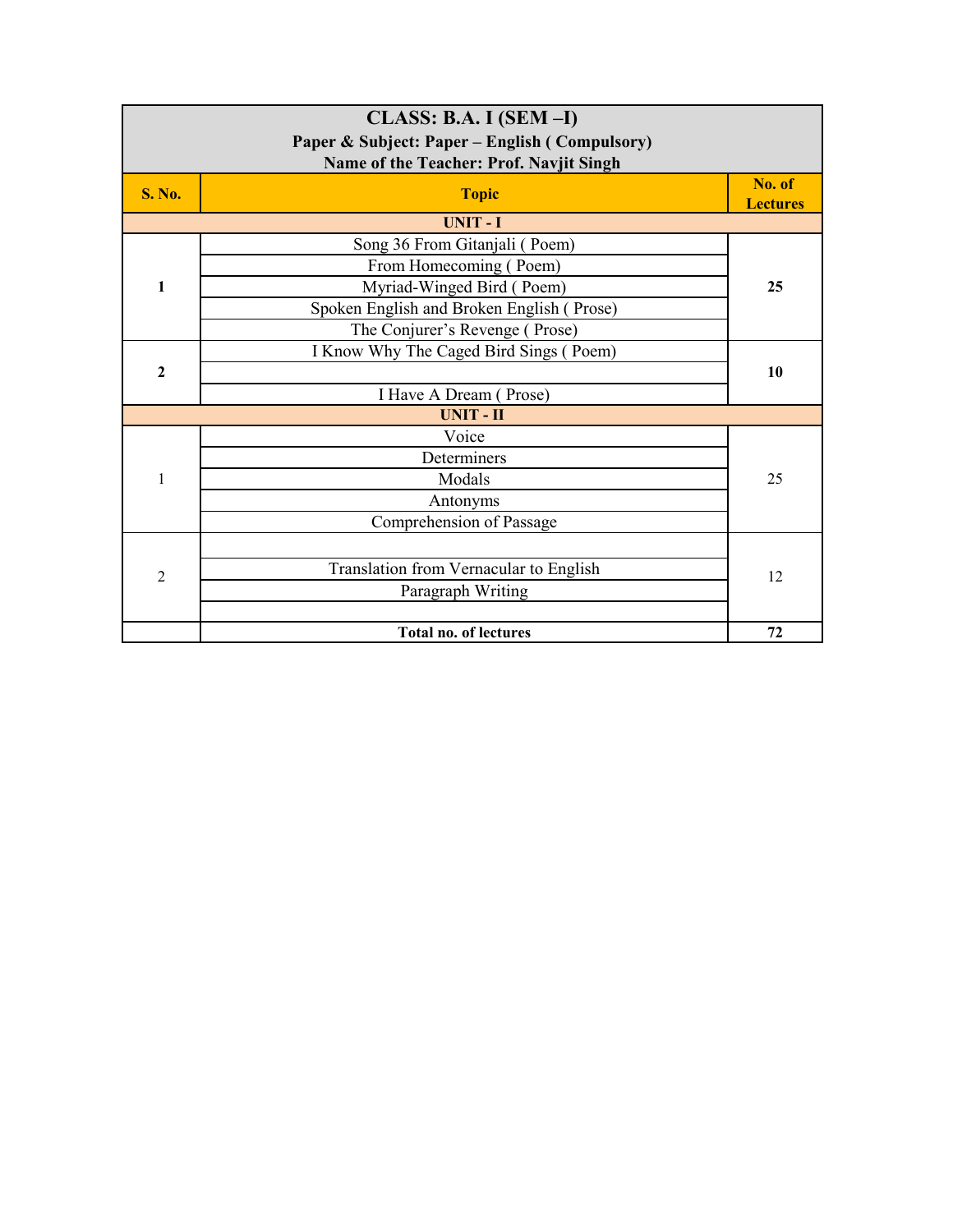| $CLASS: B.A. I (SEM-I)$                     |                                                                                                                                                                                                 |                           |  |
|---------------------------------------------|-------------------------------------------------------------------------------------------------------------------------------------------------------------------------------------------------|---------------------------|--|
| Paper & Subject: Paper – English (Elective) |                                                                                                                                                                                                 |                           |  |
| Name of the Teacher: Prof. Gursharan Kaur   |                                                                                                                                                                                                 |                           |  |
| <b>S. No.</b>                               | <b>Topic</b>                                                                                                                                                                                    | No. of<br><b>Lectures</b> |  |
|                                             | <b>UNIT-I</b>                                                                                                                                                                                   |                           |  |
| $\mathbf{1}$                                | Literary Terms: Ballad Sonnet, Ode, Lyric, Elegy, Dramatic Monologue,<br>Interior Monologue, Blank Verse, Free Verse, Mock Epic, Metaphor<br>Conceit, Negative Capability, Egotistical Sublime, | 8                         |  |
| $\mathbf{2}$                                | Literary Terms: Ambiguity, Alliteration, Assonance, Imagery, Fancy/<br>Imagination, Irony, Paradox                                                                                              | 5                         |  |
|                                             | <b>UNIT-II</b>                                                                                                                                                                                  |                           |  |
|                                             | 1.Inzy Lets Things Flow Over                                                                                                                                                                    |                           |  |
|                                             | Him                                                                                                                                                                                             |                           |  |
|                                             | 2. Haron and The Sea of Stories                                                                                                                                                                 |                           |  |
| $\mathbf 1$                                 | 3. Sisters                                                                                                                                                                                      | 18                        |  |
|                                             | 4.A Ten Day Fast                                                                                                                                                                                |                           |  |
|                                             | 5.Go, Kiss The World                                                                                                                                                                            |                           |  |
|                                             | 6. Amalkhanti                                                                                                                                                                                   |                           |  |
|                                             | 7. Hitting Dowry For A Six                                                                                                                                                                      |                           |  |
|                                             | 1.Chocolate                                                                                                                                                                                     |                           |  |
|                                             | 2. To Mother                                                                                                                                                                                    |                           |  |
| $\overline{2}$                              | 3. Soapnut Leaves                                                                                                                                                                               | 12                        |  |
|                                             | 4. Lamb to The Slaughter                                                                                                                                                                        |                           |  |
|                                             | 5. Some People                                                                                                                                                                                  |                           |  |
|                                             | <b>UNIT - III</b>                                                                                                                                                                               |                           |  |
| $\mathbf{1}$                                | Letter Writing, Voice, Direct/Indirect, Articles, Preposition, Conjunctions,<br>Antonyms                                                                                                        | 20                        |  |
| $\overline{2}$                              | Translation of all types of sentences                                                                                                                                                           | 7                         |  |
|                                             | <b>Total no. of lectures</b>                                                                                                                                                                    | 70                        |  |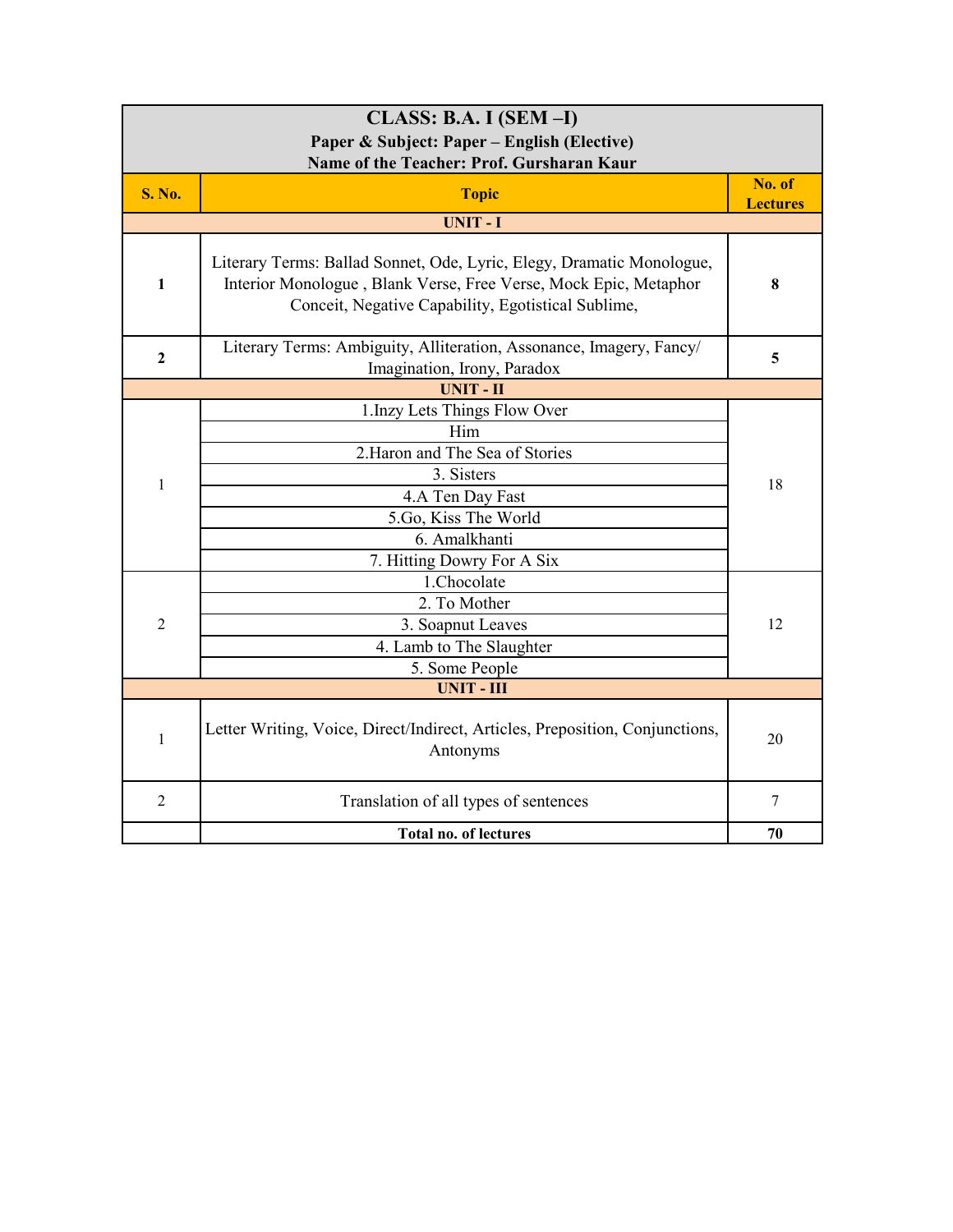| <b>Unitization of Syllabus</b> |                                                                                                                                                         |                           |  |
|--------------------------------|---------------------------------------------------------------------------------------------------------------------------------------------------------|---------------------------|--|
| <b>B.A. 1st SEMESTER I</b>     |                                                                                                                                                         |                           |  |
|                                | <b>HISTORY</b>                                                                                                                                          |                           |  |
|                                | <b>Teacher's Name: Asstt Prof. Amritpal Singh</b>                                                                                                       |                           |  |
| Sr. No.                        | <b>Topic</b>                                                                                                                                            | No. of<br><b>Lectures</b> |  |
|                                | Unit - I                                                                                                                                                |                           |  |
| 1                              | Major Sources of History : Literary and travel accounts; Archaeological findings;<br>inscriptions; coins.                                               | 6                         |  |
| 2                              | Harappan Civilization : Extent, town planning; social economic and religious life.                                                                      | 5                         |  |
| $\overline{3}$                 | Life in Vedic Age: Political and Economic; social and religious.                                                                                        | 5                         |  |
|                                | Unit - II                                                                                                                                               |                           |  |
| 4                              | Republics and Kingdom 600-321 B.C.: Mahajanpadas; the rise of Magadha.<br>Janustu and Duddinism . Life and teachings of variantian ivianavit, Life and  | 5                         |  |
| 5                              |                                                                                                                                                         | 5                         |  |
| 6                              | The Mauryan Empire . Central and <i>Provificar Attiministration</i> , revenue, judiciar                                                                 | 6                         |  |
| $\overline{7}$                 | Post Mauryan Period : Decline of Mauryas and Kanishka and his achievements.<br>The Oupta Empire : The Tise of Ouptas and social, economic, cultural and | 5                         |  |
| 8                              |                                                                                                                                                         | 6                         |  |
| 9                              | The Kise of Southern Kinguonis. Adminitistration Unuel Tanavas, Kashuakutas                                                                             | 6                         |  |
|                                | Unit - III                                                                                                                                              |                           |  |
| 10                             | Regional Kingdoms in the North : Administration under Harsh Vardhana; origin<br>of Rajputs.                                                             | 5                         |  |
|                                | South Indian States: Administration under Cholas; Taxation and trade under                                                                              | 5                         |  |
| 11                             | Pandayas                                                                                                                                                |                           |  |
|                                | Unit - IV                                                                                                                                               |                           |  |
| 12                             | Map:                                                                                                                                                    |                           |  |
|                                | 1) Map on important Historical places: Ajanta, Bodhgaya, Ellora, Harrappa,                                                                              |                           |  |
|                                | Indraprastha,                                                                                                                                           |                           |  |
|                                | Kalibangan, Kalinga, Kannauj, Lothal, Nalanda, Patliputra, Sanchi, Sopara,                                                                              | 6                         |  |
|                                | Taxila, Ujjain, Varanasi                                                                                                                                |                           |  |
|                                | 2) Extent of Harappan Civilization.                                                                                                                     |                           |  |
|                                | 3) Mauryan Kingdom under Ashoka.                                                                                                                        |                           |  |
|                                | <b>Total Number of Lectrues</b>                                                                                                                         | 65                        |  |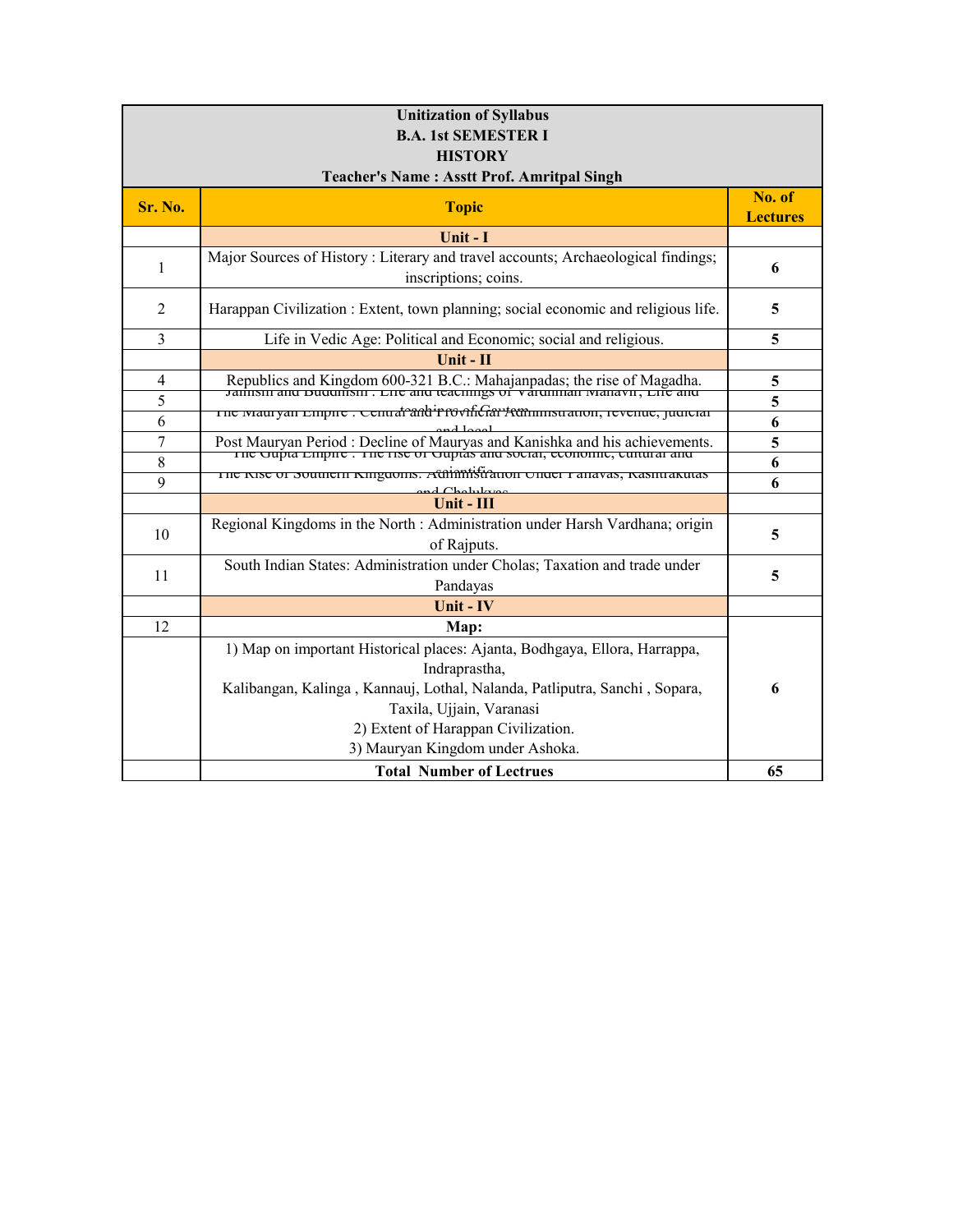| <b>Unitization of Syllabus</b><br><b>B.A.</b> 1 <sup>st</sup> Sem.Hindi Elective<br>Dr. Rajinder Singh |                                                                                                                       |                           |
|--------------------------------------------------------------------------------------------------------|-----------------------------------------------------------------------------------------------------------------------|---------------------------|
| <b>S. No.</b>                                                                                          | <b>Topic</b>                                                                                                          | No. of<br><b>Lectures</b> |
|                                                                                                        | Unit $-1$                                                                                                             |                           |
| 1                                                                                                      | कवितालोक - कबीर, रैदास, गुरुनानक देव, सूरदास                                                                          | 20                        |
|                                                                                                        | Unit $-2$                                                                                                             |                           |
| $\overline{2}$                                                                                         | सजीव कहानियाँ - 'शतरंज के खिलाडी', 'ममता' 'अशिक्षित का ह्दय', मौत के मुँह में, 'न्याय<br>मंत्री, 'गुलाब', 'सभ्य-असभ्य | 14                        |
|                                                                                                        | Unit $-3$                                                                                                             |                           |
| 3                                                                                                      | कहानी : परिभाषा, तत्व, वर्गीकरण                                                                                       | 6                         |
|                                                                                                        | Unit $-4$                                                                                                             |                           |
| 4                                                                                                      | आदिकाल : सीमांकन, नामकरण, परिस्थितियाँ प्रवृत्तियाँ                                                                   | 10                        |
|                                                                                                        | Unit $-5$                                                                                                             |                           |
| 5                                                                                                      | व्याकरण: पर्यायवाची विलोम, वाक्यांश के लिए एक शब्द, शब्द शुद्धियां, पारिभाषिक, शब्दावली                               | 10                        |
|                                                                                                        | <b>Total no. of lectures</b>                                                                                          | 60                        |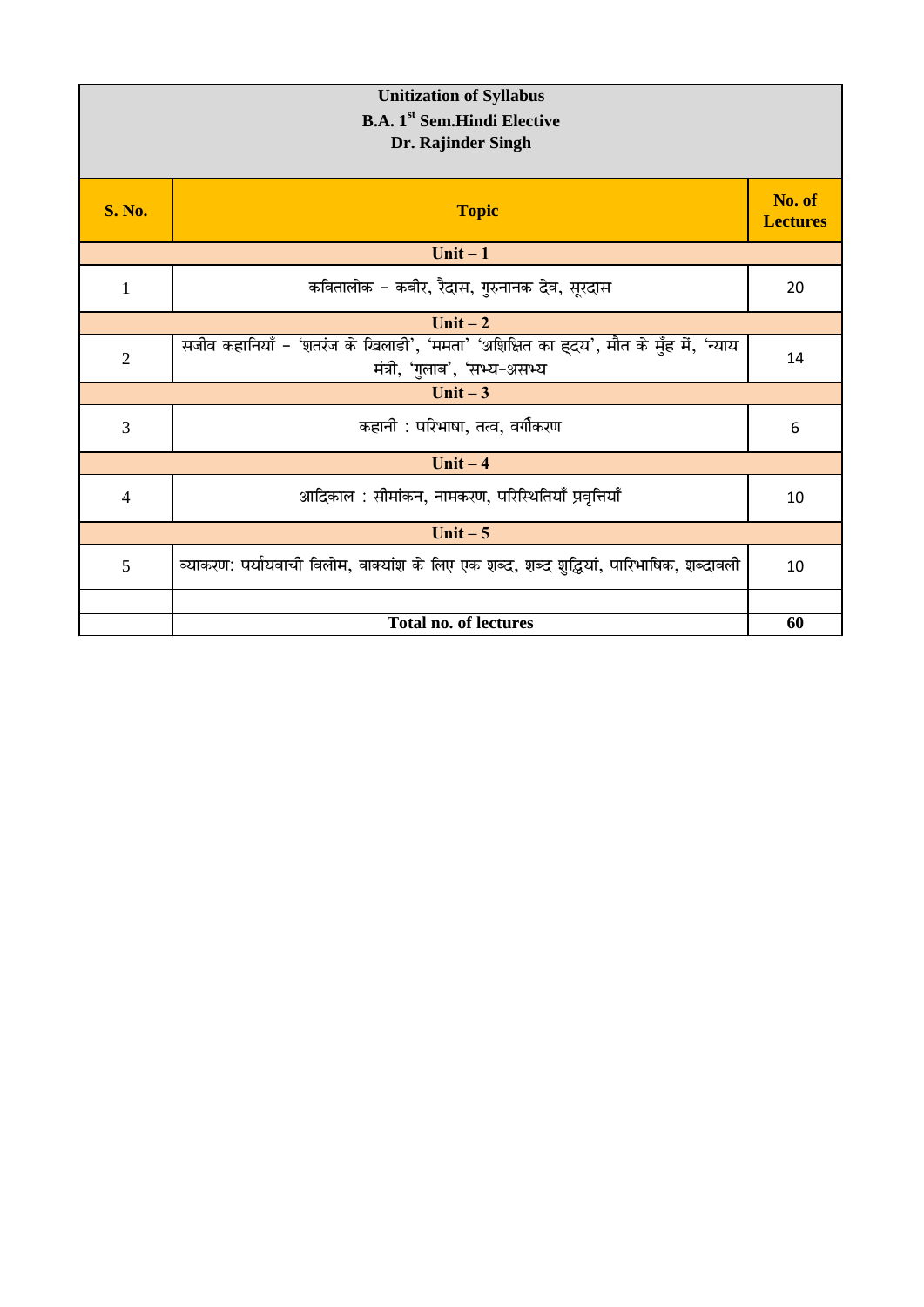| <b>Unitization of Syllabus</b><br>B.A. 2 <sup>nd</sup> Sem. Hindi Elective<br>Dr. Rajinder Singh |                                                                                                                      |                           |  |
|--------------------------------------------------------------------------------------------------|----------------------------------------------------------------------------------------------------------------------|---------------------------|--|
| <b>S. No.</b>                                                                                    | <b>Topic</b>                                                                                                         | No. of<br><b>Lectures</b> |  |
|                                                                                                  | Unit $-1$                                                                                                            |                           |  |
| $\mathbf{1}$                                                                                     | कवितालोक – मीरा, तुलसीदास, गिरधर कविराय                                                                              | 16                        |  |
|                                                                                                  | Unit $-2$                                                                                                            |                           |  |
| $\overline{2}$                                                                                   | 'झांसी की रानी' – सार, उद्देश्य, प्रमुख पात्र, नामकरण                                                                | 10                        |  |
|                                                                                                  | Unit $-3$                                                                                                            |                           |  |
| 3                                                                                                | उपन्यास : परिभाषा, तत्व, वर्गीकरण                                                                                    | 6                         |  |
|                                                                                                  | Unit $-4$                                                                                                            |                           |  |
| $\overline{4}$                                                                                   | भक्तिकाल : परिस्थितियाँ संतकाव्यधारा, प्रेमारव्यानक, राम काव्य धारा, कृष्ण काव्यधारा कबीर,<br>आयसी, सूरदास, तुलसीदास | 18                        |  |
| Unit $-5$                                                                                        |                                                                                                                      |                           |  |
| 5                                                                                                | व्याकरण : मुहावरे-लोकोक्तियां, पत्र-लेखन (निजी), अनुिच्धछेद लेखन, पारिभाषिक शब्दावली                                 | 10                        |  |
|                                                                                                  | <b>Total no. of lectures</b>                                                                                         | 60                        |  |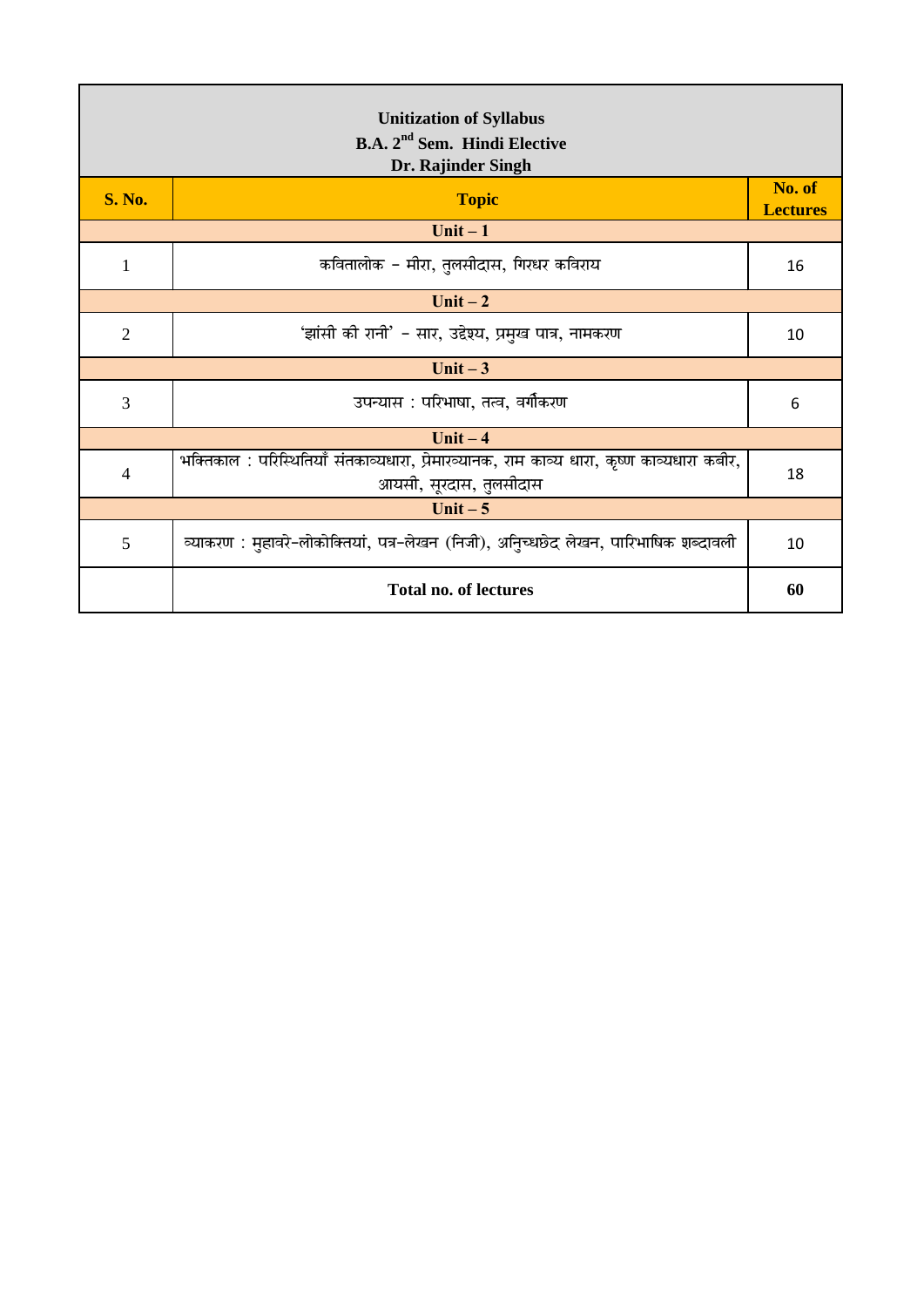|                  | CLASS: B.A. I (SEM-II)<br>Paper & Subject: Paper – English (Compulsory)<br>Name of the Teacher: Prof. Gursharan Kaur |                           |
|------------------|----------------------------------------------------------------------------------------------------------------------|---------------------------|
| <b>S. No.</b>    | <b>Topic</b>                                                                                                         | No. of<br><b>Lectures</b> |
|                  | <b>UNIT-I</b>                                                                                                        |                           |
|                  | Telephone Conversation (Poem)                                                                                        |                           |
|                  | Dover Beach (Poem)                                                                                                   |                           |
| $\mathbf{1}$     | Anthem For Doomed Youth (Poem)                                                                                       | 25                        |
|                  | Letter to a Teacher (Prose)                                                                                          |                           |
|                  | The Best Investment I Ever Made (Prose)                                                                              |                           |
|                  | The Unknown Citizen (Poem)                                                                                           |                           |
| $\boldsymbol{2}$ | The Elixir of Life(Prose)                                                                                            | 10                        |
|                  | Taking The Law into Their Hands (Prose)                                                                              |                           |
|                  | <b>UNIT-II</b>                                                                                                       |                           |
|                  | Narration                                                                                                            |                           |
|                  | Preposition                                                                                                          | 25                        |
| 1                | Conjunctions                                                                                                         |                           |
|                  | synonyms                                                                                                             |                           |
|                  | Comprehension of passage                                                                                             |                           |
|                  | Translation from Vernacular to English                                                                               | 12                        |
| $\overline{2}$   | Letter Writing                                                                                                       |                           |
|                  | <b>Total no. of lectures</b>                                                                                         | 70                        |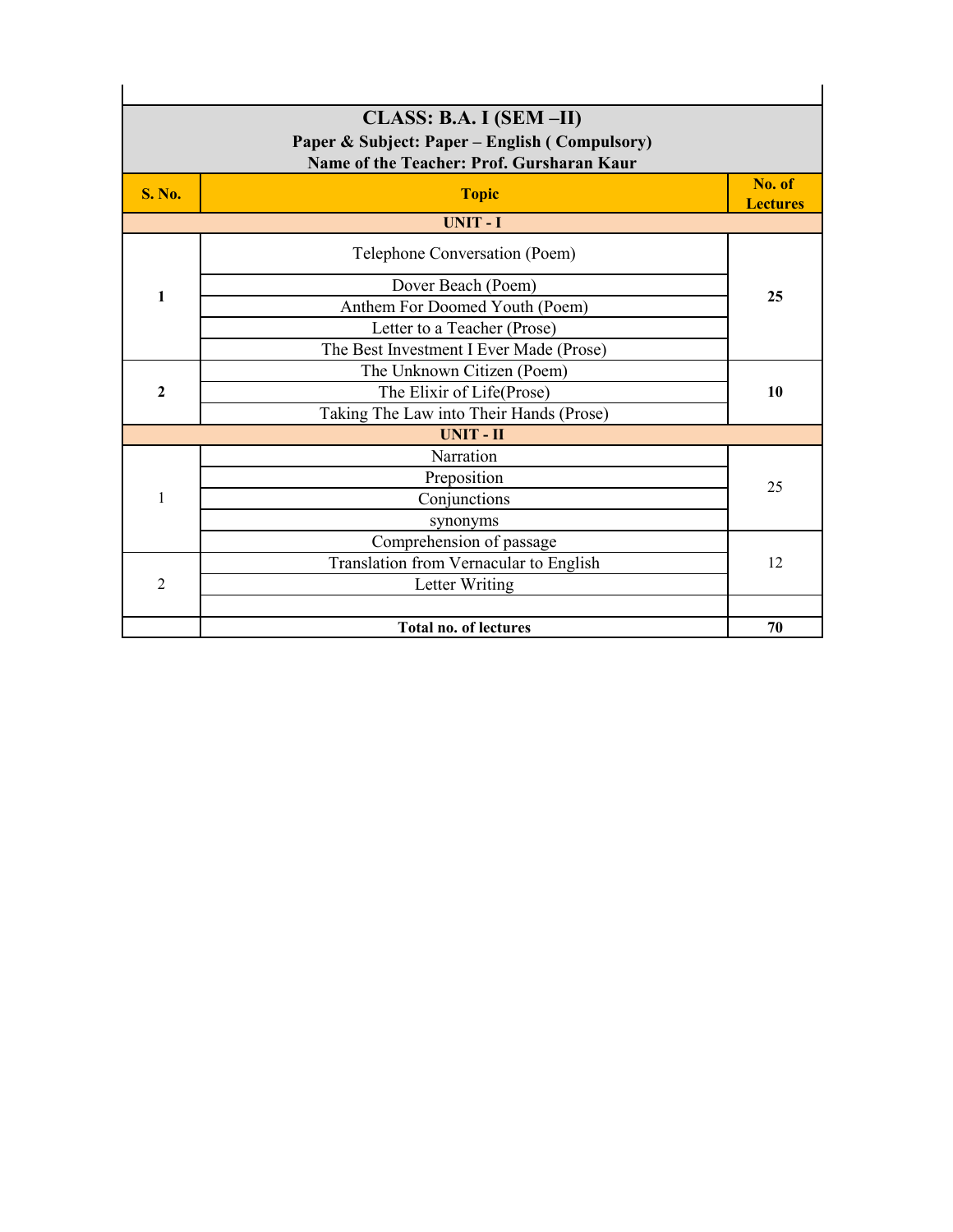| CLASS: B.A. I (SEM-II)                      |                                                                                                                                                                                            |                           |
|---------------------------------------------|--------------------------------------------------------------------------------------------------------------------------------------------------------------------------------------------|---------------------------|
| Paper & Subject: Paper – English (Elective) |                                                                                                                                                                                            |                           |
| Name of the Teacher: Prof. Gursharan Kaur   |                                                                                                                                                                                            |                           |
| <b>S. No.</b>                               | <b>Topic</b>                                                                                                                                                                               | No. of<br><b>Lectures</b> |
|                                             | <b>UNIT-I</b>                                                                                                                                                                              |                           |
| 1                                           | Literary Terms: Prose, Essay, Expository Essay, Analytical Essay, Lyrical<br>Essay, Descriptive Essay, Imaginative Essay, Philosophical Essay, Short<br>Story, Long Story, Drama, Dramatic | 11                        |
| $\mathbf{2}$                                | Literary Terms: Structure, Tragedy, Comedy, Tragicomedy, Plot,<br>Character, Incident, Setting                                                                                             | 5                         |
|                                             | <b>UNIT - II</b>                                                                                                                                                                           |                           |
|                                             | 2. Bores (Essay)<br>3. Freedom (Essay)<br>4. What I Require from Life<br>(Essay)                                                                                                           |                           |
|                                             | 5. My Birth Place (Essay)                                                                                                                                                                  |                           |
| $\mathbf{1}$                                | 6. Student Mobs (Essay)                                                                                                                                                                    | 21                        |
|                                             | 7. The Three Dancing Goats (Short                                                                                                                                                          |                           |
|                                             | Story)                                                                                                                                                                                     |                           |
|                                             | 8. The Fortune-Teller (Short Story)                                                                                                                                                        |                           |
|                                             | 9. Grief (Short Story)                                                                                                                                                                     |                           |
|                                             | 1. The Doll's House (Short Story)                                                                                                                                                          |                           |
|                                             | 2. How Much Land does a Man Need? (Short Story) 3. The Adventure of                                                                                                                        |                           |
|                                             | the Blue 4. Carbuncle (Short Story                                                                                                                                                         |                           |
|                                             | 5.A Marriage Proposal (One- Act Play)                                                                                                                                                      |                           |
|                                             | 6. The Boy Comes Home(One-Act Play) 7. Refund (One-Act Play) 8. The                                                                                                                        |                           |
|                                             | Monkey's Paw (One- Act Play)                                                                                                                                                               |                           |
|                                             | <b>UNIT - III</b><br>Paragraph Writing, Corrections, Use of the Same Words as                                                                                                              |                           |
|                                             | Different Parts of Speech                                                                                                                                                                  | 12                        |
|                                             |                                                                                                                                                                                            |                           |
|                                             | Translation from Vernacular into English                                                                                                                                                   |                           |
|                                             | <b>Total no. of lectures</b>                                                                                                                                                               | 49                        |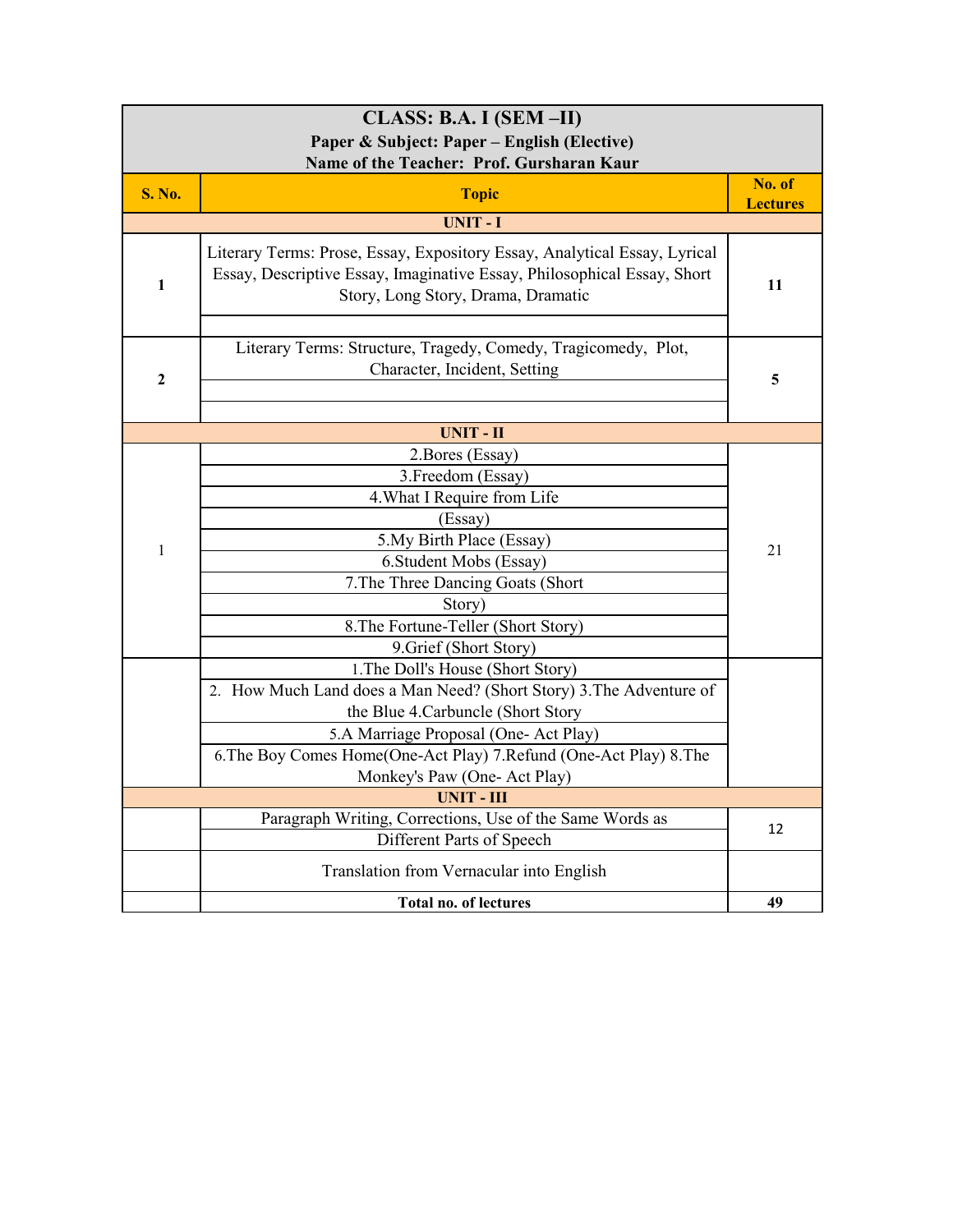| <b>UNITIZATION OF SYLLABUS</b> |                                                     |                           |
|--------------------------------|-----------------------------------------------------|---------------------------|
|                                | <b>B.A SEMESTER-2</b>                               |                           |
|                                | <b>MACRO-ECONOMICS</b>                              |                           |
|                                | <b>TEACHER NAME: NAVDEEP KAUR</b>                   |                           |
| S.no                           | <b>Topic</b>                                        | No. of<br><b>lectures</b> |
|                                | <b>UNIT-1</b>                                       |                           |
| $\mathbf{1}$                   | Introduction to macro economics-Basic terminologies | $\overline{2}$            |
| $\overline{2}$                 | Consumption function                                | $\overline{3}$            |
| $\overline{\mathbf{3}}$        | <b>Investment</b> function                          | $\overline{3}$            |
| $\overline{\mathbf{4}}$        | Marginal efficiency of capital                      | 3                         |
| 5                              | multiplier                                          | $\overline{4}$            |
|                                |                                                     |                           |
|                                |                                                     |                           |
|                                |                                                     |                           |
|                                | <b>UNIT-2</b>                                       |                           |
| 6                              | Classical theory of income and employment           | $\overline{4}$            |
| 7                              | Say's law of market                                 | $\overline{2}$            |
| $\overline{8}$                 | Keynes theory of income and employment              | $\overline{4}$            |
|                                |                                                     |                           |
|                                | <b>UNIT-3</b>                                       |                           |
| 9                              | Money-terms, function and role                      | $\overline{4}$            |
| 10                             | Quantity theory of money                            | $\overline{4}$            |
| 11                             | Keynesian liquidity preferance theory               | 3                         |
| 12                             | Bank-Meaning and functions                          | $\overline{2}$            |
| 13                             | <b>Credit Creation</b>                              | $\overline{3}$            |
|                                | <b>UNIT-4</b>                                       |                           |
| 14                             | Inflation                                           | $\overline{4}$            |
| 15                             | Monetary policy                                     | $\overline{4}$            |
| 16                             | <b>Fiscal policy</b>                                | $\overline{4}$            |
| 17                             | Trade cycles                                        | $\overline{2}$            |
|                                | <b>Total lectures</b>                               | 55                        |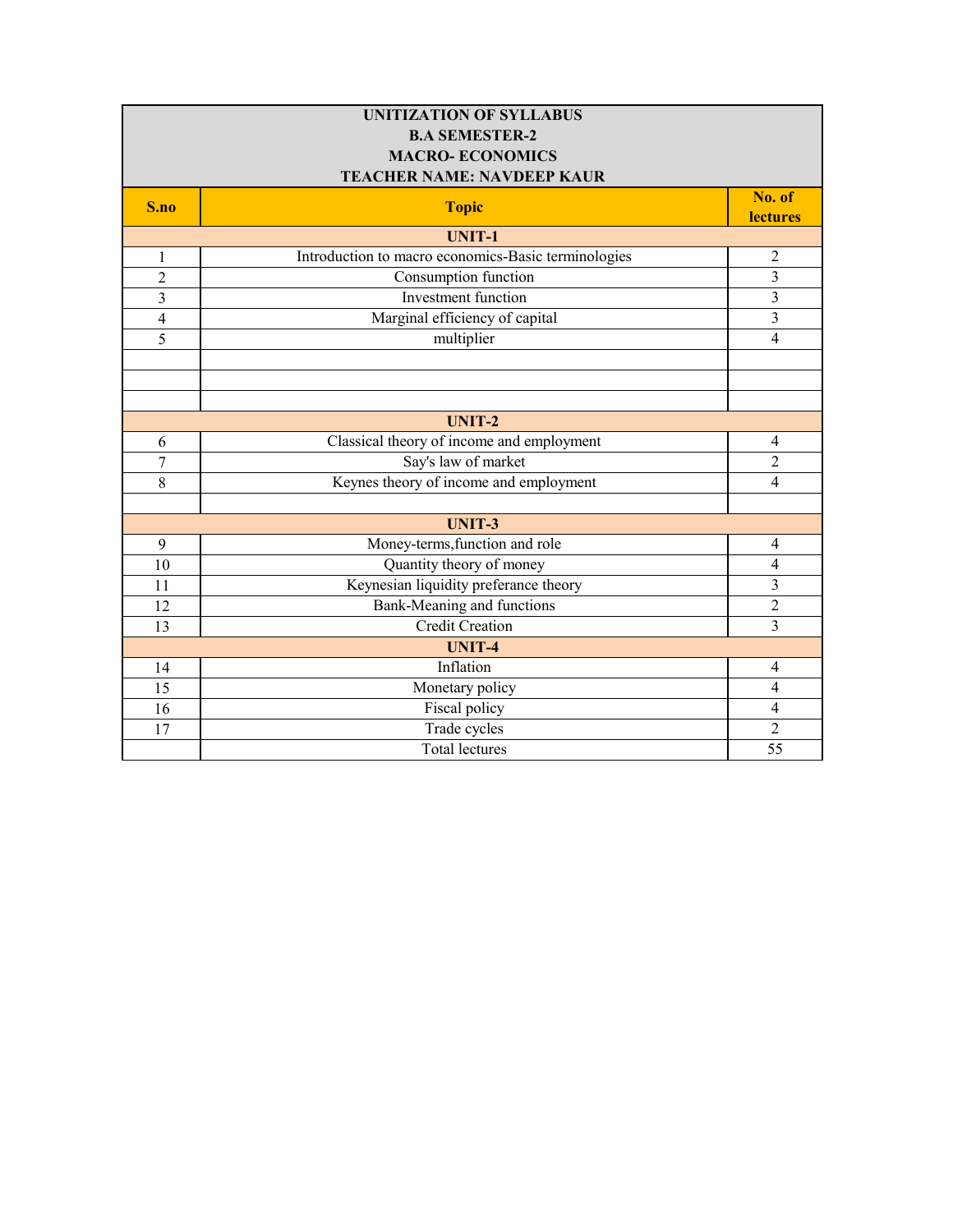| <b>Unitization of Syllabus</b> |                                                                                                                                                                                                                                                                      |                           |
|--------------------------------|----------------------------------------------------------------------------------------------------------------------------------------------------------------------------------------------------------------------------------------------------------------------|---------------------------|
| <b>B.A. 2nd SEMESTER</b>       |                                                                                                                                                                                                                                                                      |                           |
|                                | <b>HISTORY</b>                                                                                                                                                                                                                                                       |                           |
|                                | <b>Teacher's Name: Asstt Prof. Amritpal Singh</b>                                                                                                                                                                                                                    |                           |
| Sr. No.                        | <b>Topic</b>                                                                                                                                                                                                                                                         | No. of<br><b>Lectures</b> |
|                                | Unit - I                                                                                                                                                                                                                                                             |                           |
| 1                              | Establishment of Turkish rule under Muizuddin of Ghor; Consolidation under<br>Iltutmish and Balban.                                                                                                                                                                  | 5                         |
| $\overline{2}$                 | The Khaljis: Administration; agrarian and market reforms of Alauddin Khailji.                                                                                                                                                                                        | 5                         |
| 3                              | The Tughlaqs: Muhammad Bin Tughlaq's administrative experiments and its<br>impact, Feroz Shah<br>Tughluq's administrative and economic reforms.                                                                                                                      | 6                         |
|                                | Unit - II                                                                                                                                                                                                                                                            |                           |
| $\overline{4}$                 | Vijaynagar Kingdom: Establishment; Administration and Economy                                                                                                                                                                                                        | 5                         |
| 5                              | Formation of the Mughal Empire : Political condition of India on the eve of<br>Babur's invasions;<br>conquests and causes of his success.                                                                                                                            | 6                         |
| 6                              | The Afghans: Establishment of Afghan power under Sher Shah Suri;<br>administrative reforms                                                                                                                                                                           | 5                         |
| Unit - III                     |                                                                                                                                                                                                                                                                      |                           |
| $\tau$                         | The Mughal Empire : Central and Provincial administration; land revenue system.                                                                                                                                                                                      | 5                         |
| $8\,$                          | The Mughal Empire : Mansabdari system; Jagirdari System.                                                                                                                                                                                                             | 5                         |
| 9                              | Debates on the Decline of the Mughal Empire.                                                                                                                                                                                                                         | 6                         |
|                                | Unit - IV                                                                                                                                                                                                                                                            |                           |
| 10                             | The Rise of the Marathas: Conquests of Shivaji; administration.                                                                                                                                                                                                      | 5                         |
| 11                             | Evolution and main features : Bhakti movement; Sufism.                                                                                                                                                                                                               | 6                         |
| 12                             | Map:                                                                                                                                                                                                                                                                 | 6                         |
|                                | 1) Important Historical places : Lahore, Delhi, Agra, Mathura, Fatehpur Sikri,<br>Chittor, Jaipur, Udaipur, Panipat, Lucknow, Ahmednagar, Poona, Surat,<br>Golkonda, Bijapur, Daulatabad,<br>2) Extent of Empire under Allauddin Khalji<br>3) Mughal Empire in 1707. |                           |
|                                | <b>Total Number of Lectrues</b>                                                                                                                                                                                                                                      | 65                        |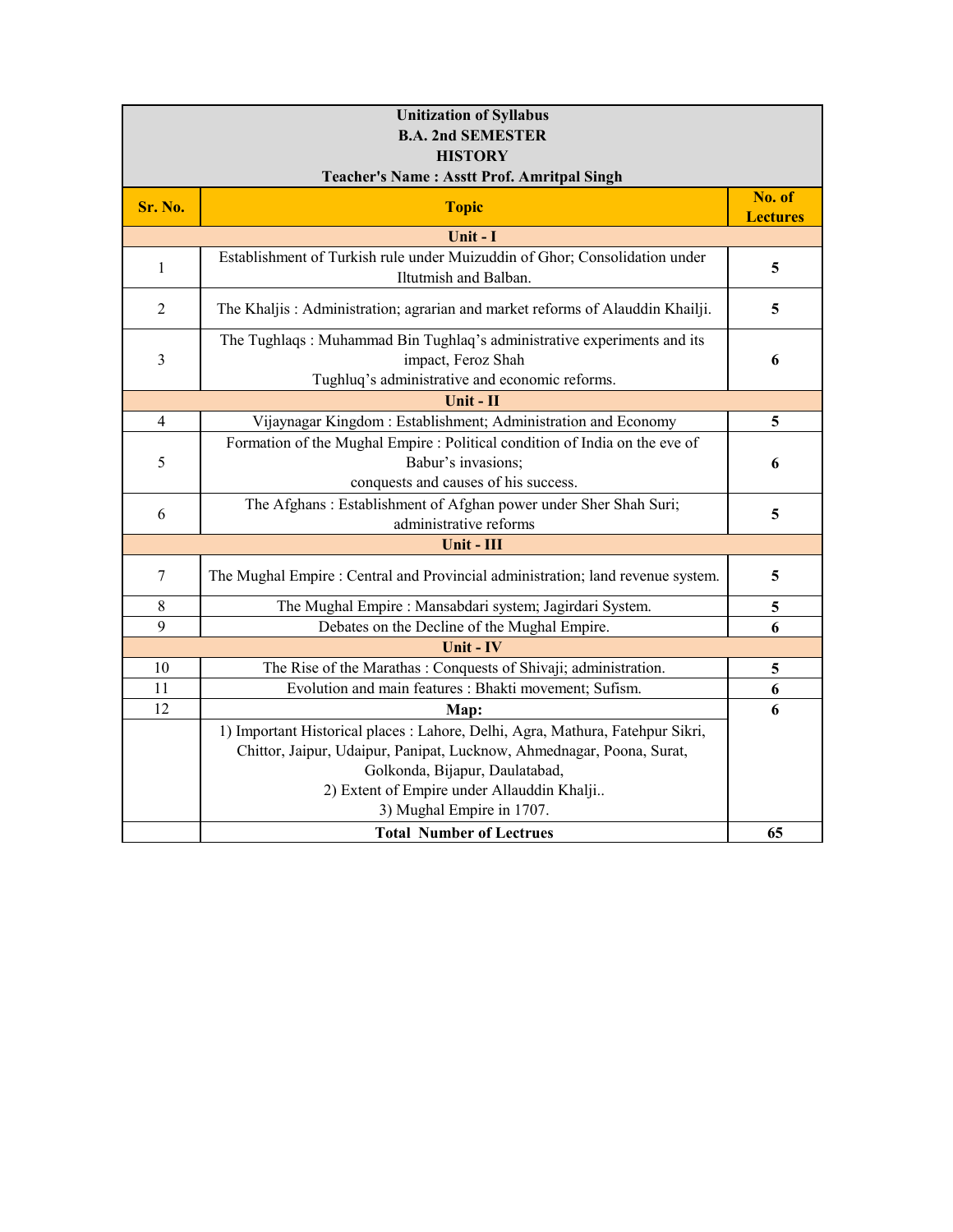| <b>Unitization of Syllabus</b> |                                                                            |                 |
|--------------------------------|----------------------------------------------------------------------------|-----------------|
|                                | <b>B.A IInd Semester</b>                                                   |                 |
|                                | Paper (Theory & Practical) Music Vocal                                     |                 |
|                                | Teacher Dr. Sonia Ahuja                                                    |                 |
|                                |                                                                            |                 |
| Sr. No                         | <b>Topic</b>                                                               | No. of          |
|                                |                                                                            | <b>Lectures</b> |
|                                | Unit-I                                                                     |                 |
| 1                              | Knowledge of Bhatkhande Thaat Padhati                                      | $\mathfrak{2}$  |
| 2                              | Study of Nad                                                               | $\overline{2}$  |
| 3                              | Various development in the History of north Indian music of Modern         | $\overline{2}$  |
|                                | period.                                                                    |                 |
|                                | Unit-II                                                                    |                 |
| 4                              | Elementray Knowledge of the following Musical terms:-                      | 4               |
|                                | Matra, Avartan, Sam, Tali, Khali, Vibhag, Aroh, Avroh                      |                 |
| 5                              | Elementary Knowledge of Gun Dosh of Gayak                                  | $\overline{c}$  |
|                                | <b>Unit-III</b>                                                            |                 |
| 6                              | Elementary Knowledge of Laya & Taal in Music.                              | $\overline{c}$  |
| $\overline{7}$                 | Brief Life sketch and contribution of Pt. Vishnu Digambar Paluskar         | $\overline{2}$  |
|                                | Unit-IV                                                                    |                 |
| $\,8\,$                        | Notation/Khayal and description of Raag Yaman drut and Vilambit Khayal     | 4               |
| 9                              | Raag Kafi drut khayal Description, Notation and Khayal                     | $\overline{2}$  |
| 10                             | Ek Taal description and notation                                           | $\overline{c}$  |
| 11                             | Kehrva Taal description and notation.                                      | $\overline{2}$  |
|                                | Practical                                                                  |                 |
| 12                             | Raag Yaman drut and Vilambit Khayal Bandish in Ek and Teen Taal with       | 12              |
|                                | Alap and Taans                                                             |                 |
| 13                             | Raag Alhaiya Bilawal Aroh, Avroh and pakad                                 | 9               |
|                                | Bandish in Teen Taal with Alap and Taans.                                  |                 |
| 14                             | Teen Taal ability to recite bols with Thah and Dugun layakaries by hands   | 6               |
| 15                             | Dadra Taal ability to recite bols with Thah and Dugun layakaries by hands. | 6               |
| 16                             | Play Teen Taal on Tabla                                                    | 3               |
| 17                             | Alankaars based on Shudh and Vikrit Swaras.                                | 5               |
|                                | Ability to play on Harmonium                                               |                 |
|                                | <b>Total</b>                                                               | 67              |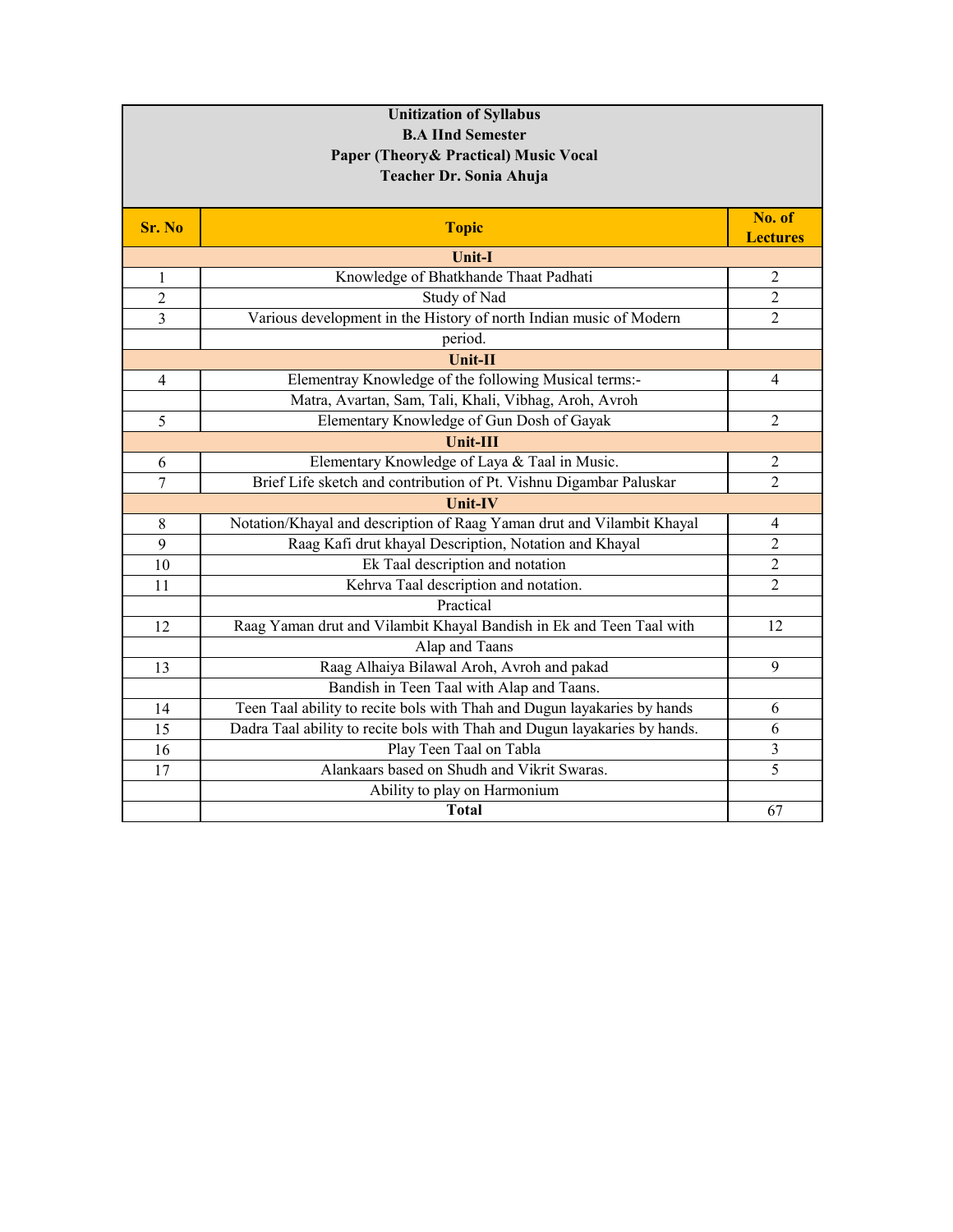| <b>UNITIZATION OF SYLLABUS</b> |                                                                                |                 |
|--------------------------------|--------------------------------------------------------------------------------|-----------------|
| <b>B.A SEMESTER-2</b>          |                                                                                |                 |
| <b>POLITICAL THEORY -2</b>     |                                                                                |                 |
|                                | TEACHER NAME: VISHAVPREET KAUR                                                 |                 |
| S.no                           | <b>Topic</b>                                                                   | No. of          |
|                                | <b>UNIT-1</b>                                                                  | <b>lectures</b> |
| $\mathbf{1}$                   | Power, Authority, Legitimacy: Meaning and Characteristics.                     | 15              |
| $\overline{2}$                 | Political Culture: Meaning, Characteristics and Types.                         | $\overline{4}$  |
|                                |                                                                                |                 |
| $\overline{3}$                 | Political Socialisation : Meaning, Characteristics and Agencies.               | 6               |
|                                |                                                                                |                 |
|                                | $UNIT-2$                                                                       |                 |
|                                | Rights & Duties : Meaning, Types and Co-relation between the two.              |                 |
| $\overline{4}$                 |                                                                                | $\overline{4}$  |
|                                | Universal Declaration of Human Rights: Meaning of Human Rights, Nature and     |                 |
| 5                              | Characteristics.                                                               | 4               |
|                                |                                                                                |                 |
|                                | <b>UNIT-3</b>                                                                  |                 |
| 6                              | Liberty: Meaning, Types & its Safeguards.                                      | 3               |
| 7                              | . Equality: Meaning, Types and Relationship between Liberty and Equality.      | 3               |
| 8                              | Justice : Meaning and its various Dimensions.                                  | $\overline{3}$  |
|                                |                                                                                |                 |
|                                | <b>UNIT-4</b>                                                                  |                 |
| 9                              | Social Change: Meaning, Characteristics and Factors.                           | 3               |
|                                |                                                                                |                 |
| 10                             | Democracy : Meaning, types, necessary conditions for the success of Democracy. | 3               |
| 11                             | Theories of Democracy: Elite and Marxian                                       | 6               |
|                                |                                                                                |                 |
|                                | Total no. of lectures                                                          | 54              |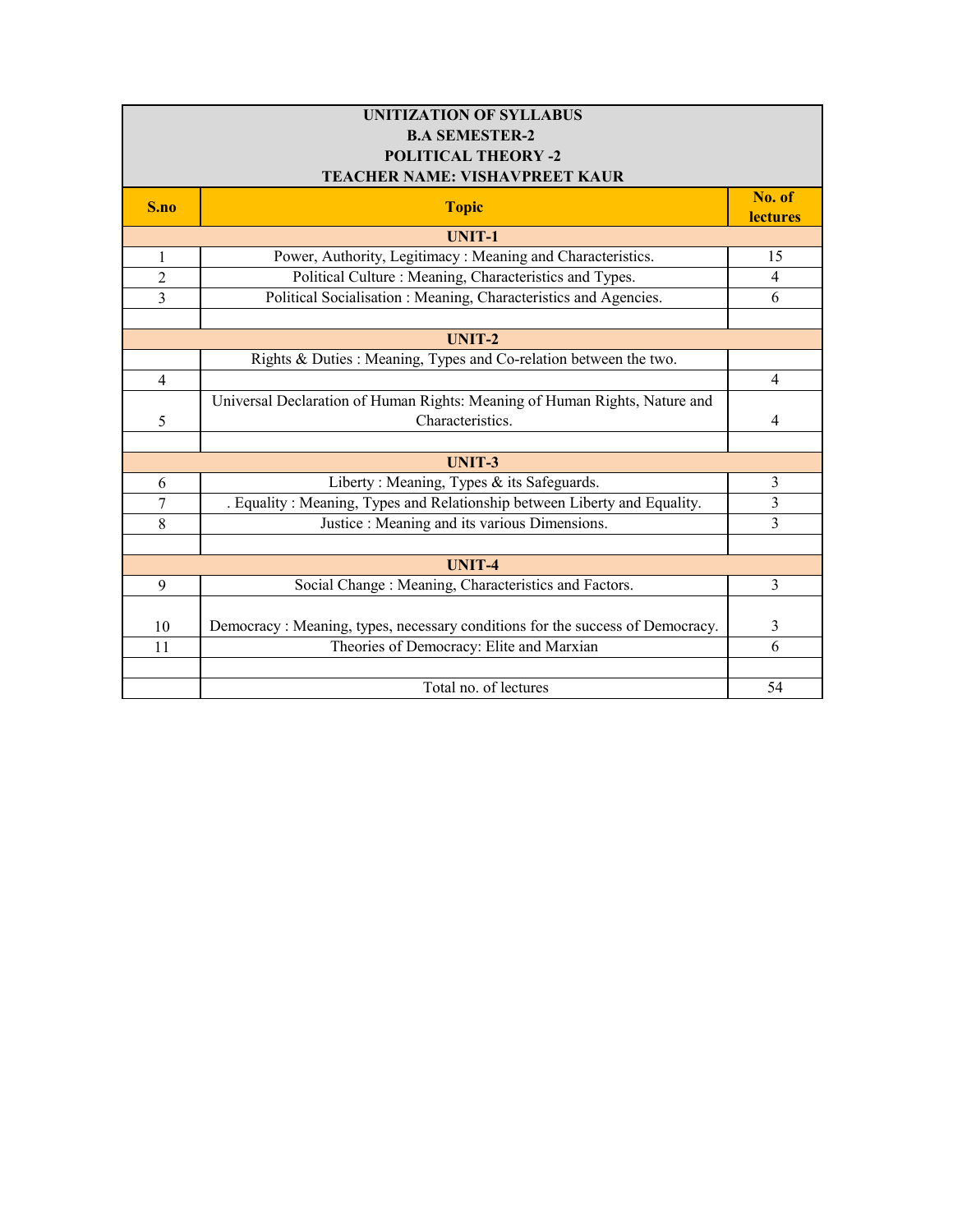|                | <b>UNITIZATION OF SYLLABUS</b><br>Teacher: Dr. Paramjit Kaur<br><b>B.A SEMESTER-1</b><br>Subject: Psychology<br><b>SEMESTER 2</b> |                 |
|----------------|-----------------------------------------------------------------------------------------------------------------------------------|-----------------|
| S.No           | <b>Topic</b>                                                                                                                      | <b>Lectures</b> |
|                | <b>UNIT1</b>                                                                                                                      |                 |
| $\mathbf{1}$   | Personality: Concept and Definition                                                                                               | $\overline{2}$  |
| $\overline{c}$ | Theories: Trait Theories                                                                                                          | 3               |
| 3              | Psychoanalytic Theories                                                                                                           | 3               |
| $\overline{4}$ | <b>Humanistic Theories</b>                                                                                                        | 3               |
| 5              | Measurement Of Personality                                                                                                        | 3               |
|                |                                                                                                                                   |                 |
|                | <b>UNIT2</b>                                                                                                                      |                 |
| 1              | Intelligence: Definition and Concept                                                                                              | $\overline{4}$  |
| $\overline{2}$ | Theories: Thurstone, Guilford, Spearman and Cattell                                                                               | 8               |
| 3              | Measurement :Tests-Verbal, Non-Verbal, Group And Individual Tests                                                                 | 6               |
|                |                                                                                                                                   |                 |
|                | <b>UNIT3</b>                                                                                                                      |                 |
| 1              | Development; Definition and Concept                                                                                               | $\overline{4}$  |
| $\overline{2}$ | Eriksons theory                                                                                                                   | 3               |
| 3              | Jean Piagets theory                                                                                                               | $\overline{4}$  |
|                |                                                                                                                                   |                 |
|                | <b>UNIT4</b>                                                                                                                      |                 |
| 1              | Statistics: Graphical Representation of Data                                                                                      | 4               |
| $\overline{2}$ | Measures Of Central Tendency                                                                                                      | $\overline{4}$  |
| 3              | Measures Of Variability                                                                                                           | 3               |
| 4              | Correlation                                                                                                                       | $\overline{4}$  |
|                | Practicals                                                                                                                        | 16              |
| TOTAL=74       |                                                                                                                                   |                 |